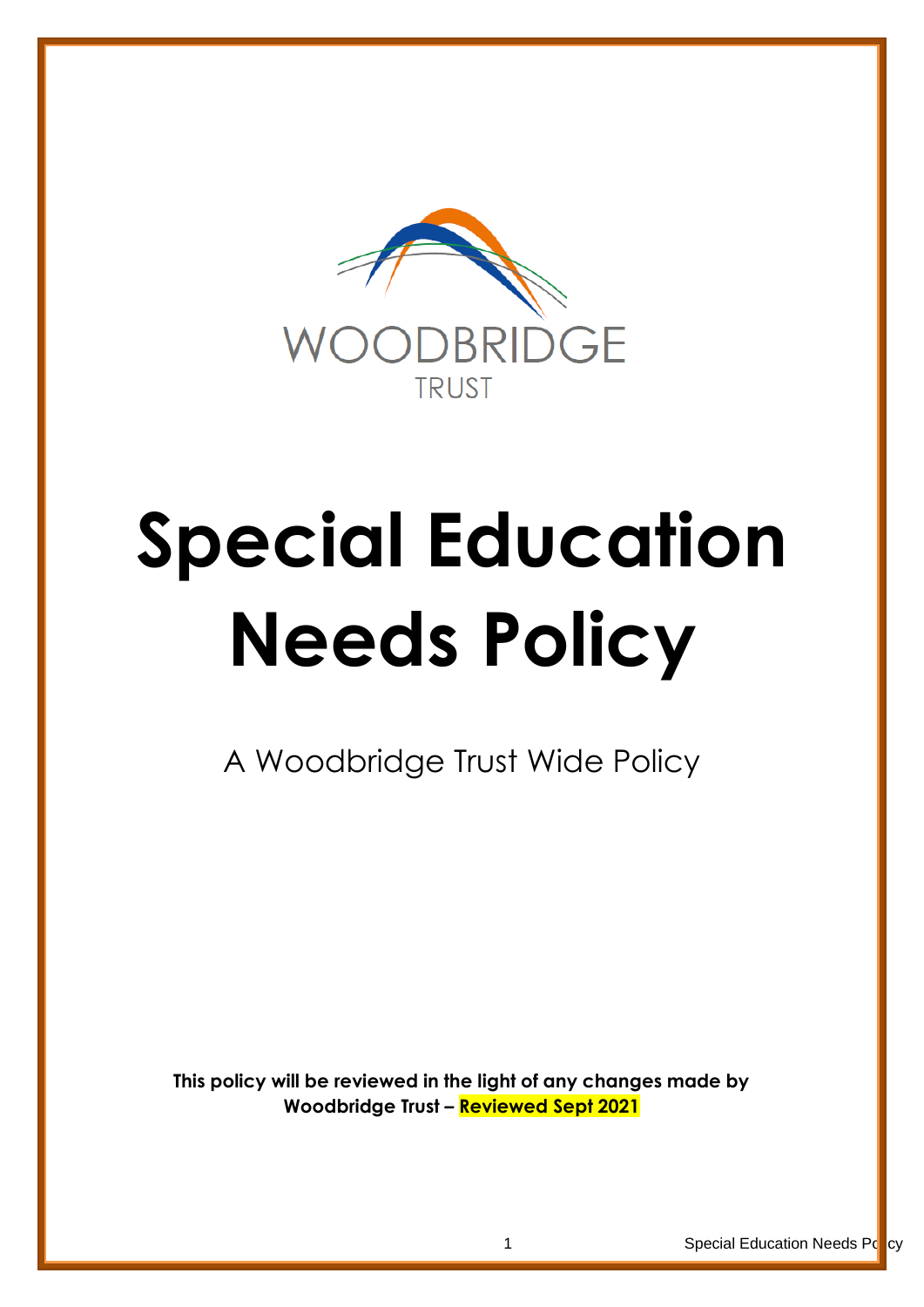#### **Guidance Development & Consultation**

At Woodbridge Trust, we are constantly striving for the highest quality of teaching and learning provision for all our pupils across every area of the curriculum. This policy will provide a framework of guidance, which will emphasise our positive approach to raising standards and emulate the values of Woodbridge Trust. It will enable everyone within the Trust including Trustees to ensure their full regard is given to the principles of the 2015 SEND Code of Practice.

#### **Philosophy**

Everyone within Woodbridge Trust is committed to providing the conditions and opportunities to enable all our pupils to be included fully in all aspects of school life. It is our ethos that all members of the school community are respected and seen to have a potential for learning and improvement. Through quality first teaching and learning, supporting and encouraging, together we can enable the fulfilment of that potential. Our values underpin all that we endeavour to do and our mission statement of **'Inspiring Future Successes for All'** reflects this.

#### **Aims**

## **Our aim is to raise the aspirations of and expectations for all our pupils by ensuring that:**

- All pupils have access to a relevant curriculum.
- We work in close partnership with parents, carers and families to encourage mutual support in achieving and providing a focus on outcomes for each pupil.
- We develop positive relationships and mutual respect to create an ethos in which everyone feels happy and secure.
- To be a valued and supportive resource to the wider community of Bolton schools and to be recognised as a centre of excellence for pupils who have a wide range of special educational needs.
- We provide all our pupils with access to inclusive experiences which help to equip them for their future life and develop their individual strengths.
- We develop each pupil's confidence and self- esteem within a safe and caring environment where all success is recognised and celebrated.
- We create an environment where the views of our pupils are sought, respected and reflected in the on-going development of our school.
- We develop close working relationships with a wide range of other professionals and agencies to enhance each pupil's achievements and potential.
- We promote and celebrate the spiritual, moral and cultural development of pupils to reflect the richness of Woodbridge Trust and wider communities.
- We continually improve the quality of provision that we seek to offer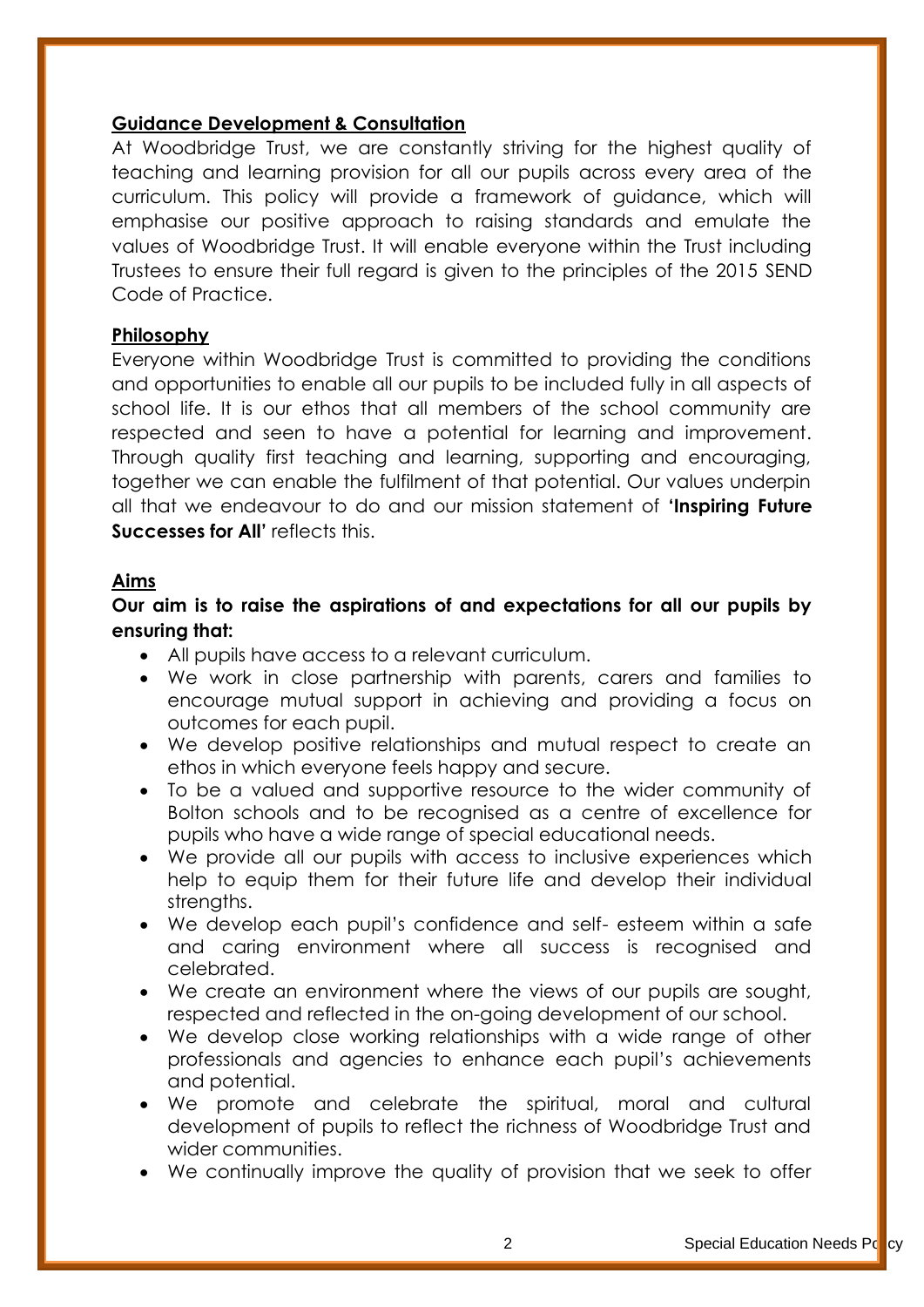our pupils and the wider school community.

• Pupils have a voice and are involved, appropriate to age and ability, in the implementation, monitoring and review of any provision made for them.

# **Objectives**

- To identify and provide for all our pupils working to the guidelines set out in the Code of Practice 2015
- Provide learning that engages and challenge our pupils.
- Use a variety of teaching styles, and cater for different learning styles to allow pupils with SEND to access curriculum, including the National Curriculum.
- Use resources effectively.
- Assess and keep records of the progress of our pupils.
- Work with outside agencies who provide specialist support and teaching for pupils with SEND.
- Inform and involve the parents of our pupils so that we can work together to support them.
- Encourage active involvement by the pupils themselves in meeting their needs
- Provide ongoing training for all our staff working with our pupils.

# **Strategies for Teaching**

All our staff within Woodbridge Trust are committed to ensuring our pupils are receiving quality first teaching and are highly trained and specialised in areas of SEND. We ensure that our teaching styles will be adapted to allow pupils to observe, explore and discover, and so enhance the developmental process. No single style of teaching will suit all activities. We will make our best endeavours to ensure that our teaching will include:-

- Highly differentiated approaches to match age, ability, attainments, interests and experiences of the pupils.
- Appropriate content.
- All pupils being encouraged to use their abilities to problem solve, gather information and acquire new skills.
- Social interaction and co-operation being fostered and reinforced through group teaching sessions.
- Teaching the class as a whole on some occasions.
- Pupils working individually sometimes.
- Pupils receiving one to one guidance when necessary.
- Pupils being offered challenges through the careful analysis of previous attainment and well matched tasks and activities.
- Pupils being given opportunity to generalise their learning in a variety of situations and contexts through organisation of Teaching and Learning environment
- Development of a high quality learning environment including displays,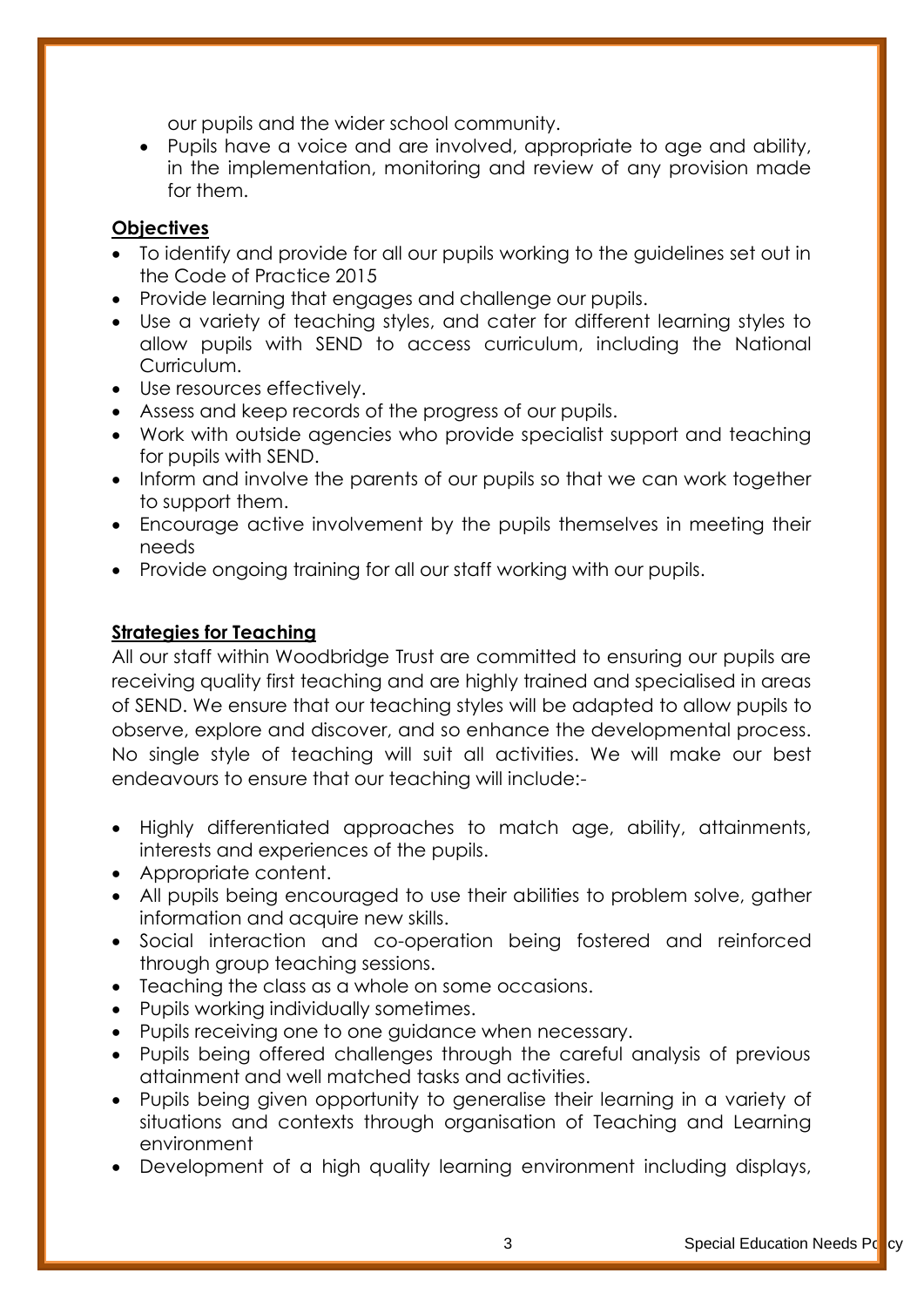outside areas etc.

#### **Strategies for Learning**

Effective Learning will take place by ensuring that

- Pupils will take an active part in learning
- Pupils and all staff will have a sense of purpose.
- All staff will have high expectations of all.
- Good use will be made of the opportunities to consolidate skills and use will be made of the knowledge that our pupils have acquired.
- Pupils will be encouraged to engage in their learning.
- Pupils will be encouraged to develop self-regulation skills
- Independent learning will be encouraged wherever possible and when appropriate.
- Pupils are given opportunities to work as individuals, in pairs, in groups and as part of a team.

# **Assessment, Recording & Reporting**

The Head of School will be responsible for making and keeping an up-to-date Register of SEND (School Census) and will also be responsible for the transfer of relevant information when a child moves to another school.

The school will have regard to the Special Educational Needs Code of Practice 2015, when carrying out our duties. We will ensure that parents/carers are notified of a decision by Woodbridge Trust of the provision that is being made for their child.

Teachers are responsible and accountable for the progress and development of the pupils in their class, including where pupils access support from teaching assistants or specialist staff.

Personalised learning plans are put in place and monitored by the Class Teacher, working alongside the class team and other agencies, and updated on a regular basis. These are ongoing records towards specific outcomes for the pupil and records of impact from interventions are included.

The class will share this information termly with parents/carers and discuss and review provision and progress towards the set outcomes. This is additional time to Parents Evenings / Annual Reviews or Person Centred Reviews that are held for all pupils each term / annually.

Pupil Progress Meetings are held termly and the progress and attainment of our pupil is rigorously monitored and evaluated.

The procedure for assessment, recording & reporting will be in line with school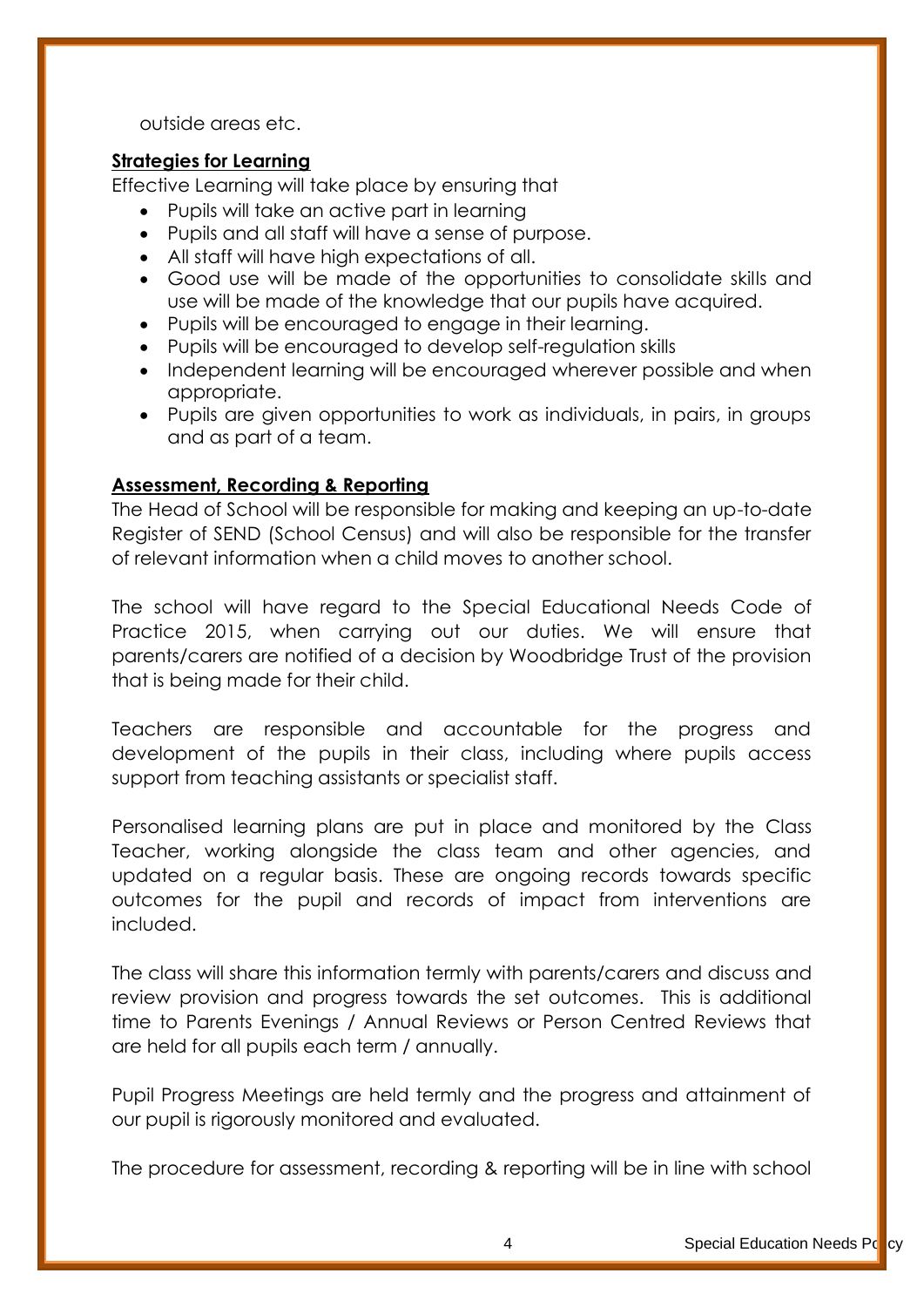practice for the whole curriculum.

# **Supporting Pupil with Medical Needs**

Woodbridge Trust recognises that our pupils at school with medical conditions should be properly supported so that they have full access to education, including school trips and physical education. Please refer to our Medical Needs Policy for further information.

# **ROLES, RESPONSIBILITIES AND RESOURCES**

# **Role of the Board of Trustees**

Our Trustee with responsibility for SEND and will meet with the Head of School (as appropriate) in order to be well-informed about the school's work in relation to SEND. The Board of Trustee, in co-operation with the Exec Head / Head of School or Service will take overall responsibility for developing and implementing Woodbridge Trust's SEND Policy.

The Board of Trustees will:

- Have regard to the provision of the 2015 Code of Practice.
- Monitor that the necessary provision is made for our pupils.
- Monitor, through the Head of School or Service, the implementation of the school's SEND Policy.
- Review the Special Educational Needs Policy annually and display the Policy on the school website.

# **Role of the Head of School**

The Head of School is responsible for the day to day operation of the school's SEND policy, and coordinating the provision for pupil with SEND by: -

- Monitoring SEND through each Key Stage. Liaising regularly with all staff.
- Completing regular audits.
- Keeping and updating SEND files.
- Ensuring that all staff are aware of objectives, strategies and guidelines of the policy, are aware of the procedure for identifying, assessing and making provision for pupils with SEND and carry out their responsibilities for the day to day teaching.
- Advising and supporting colleagues on matters relating to SEND.
- Being involved and contributing to the regular reviews of pupils.
- Liaising with educational, medical, welfare and other support agencies.
- Liaising with parents and carers.
- Regularly reviewing, and updating the SEND Policy and SEND Information Report.

The Head of School has responsibility for the daily leadership and management of all aspects of the school's work, including provision for SEND pupils. The Executive Head / Head of School or Service supported by other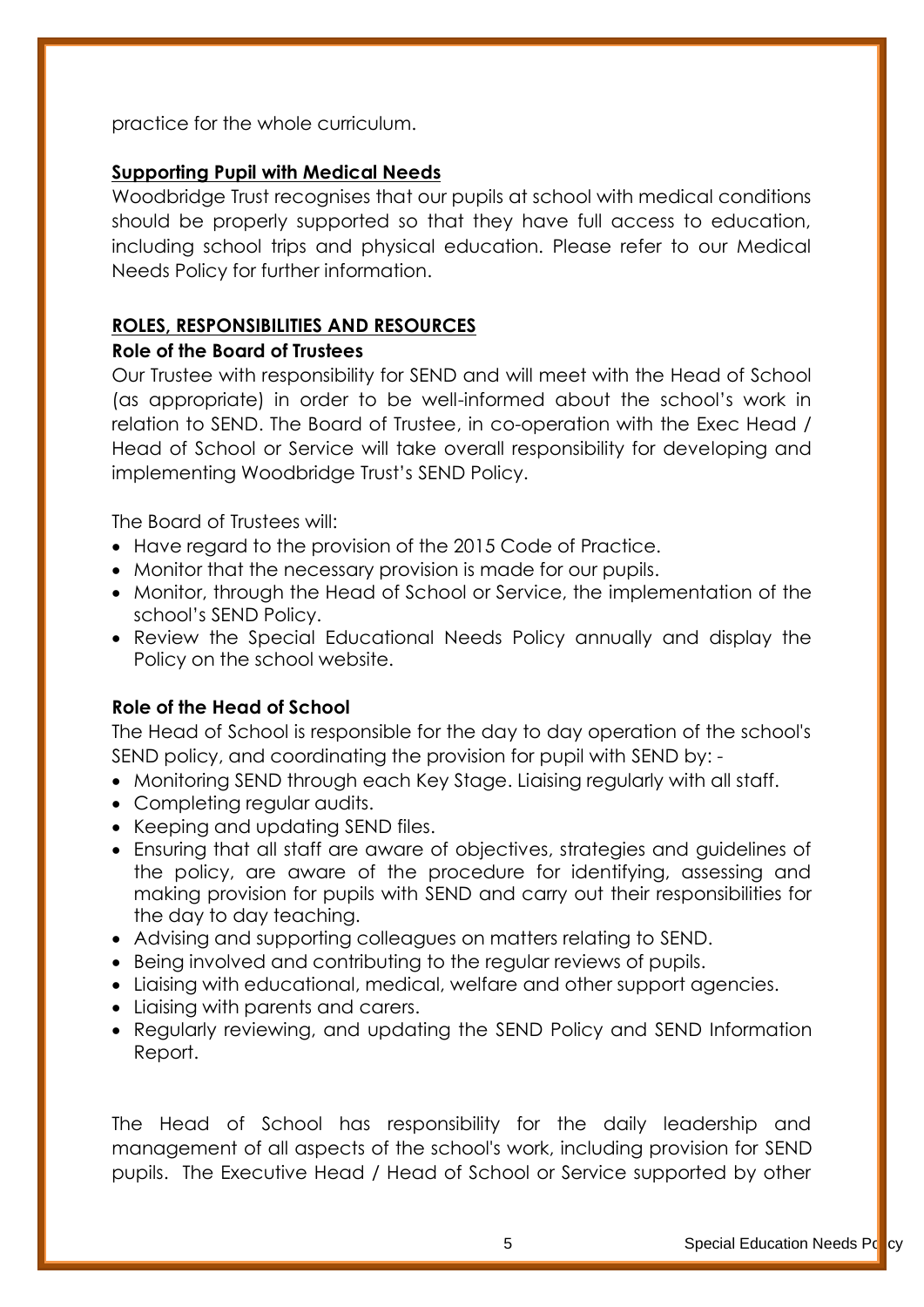SEND or leaders is responsible for managing the Pupil Premium Grant and Looked After Pupil Funding.

## **Role of the Support Services**

Other support services including Speech Therapists, Educational Psychology, Learning Disabilities Team, CLA Team etc visit school regularly to assess, monitor or work with individual pupils, and to advise the Class Teachers and those staff supporting each pupil. We work in partnership with the School Nurse Team and Paediatric Nursing Team to support pupils where necessary. If the staff at Woodbridge Trust need to access any service for pupils in school they will liaise with SLT who will refer to the relevant services via an Early Help Form and follow the procedures accordingly.

# **IDENTIFYING SPECIAL EDUCATIONAL NEEDS**

All our pupils here at Woodbridge Trust have learning needs or physical disabilities which make it harder for them to learn than most other pupils of their age. For this reason, they need extra support, for example with their learning, with understanding of information, with remembering information, managing behaviour or organising themselves etc. This extra provision is put in place to support our pupils to be able to access the curriculum and to make progress.

There is a single School Based Category of Special Educational Needs Support for all pupils with SEND. Pupils' needs are identified by considering the whole needs of the child, not only special educational needs.

There are 4 areas of need, in which pupils may have difficulties:

- Cognition and Learning
- Communication and Interaction
- Social, Emotional and Mental Health
- Sensory and/or Physical

All our pupils here at Woodbridge Trust will have met the criteria for admission to our school. However there may be times that we need to reassess their needs as they grow and mature towards adulthood.

Where a pupil is not progressing at a similar rate to that of their peers with comparable SEND or additional needs, or fails to match their previous rate of progress, despite high quality teaching targeted at specific areas of difficulty, it may be that we need to review provision for the individual pupil.

There can be many issues which impact on progress and attainment, such as attendance and punctuality, disability, health and welfare, including 'Children Looked After' and those in receipt of Pupil Premium Grant, attendance at several different schools, difficulties where English is not the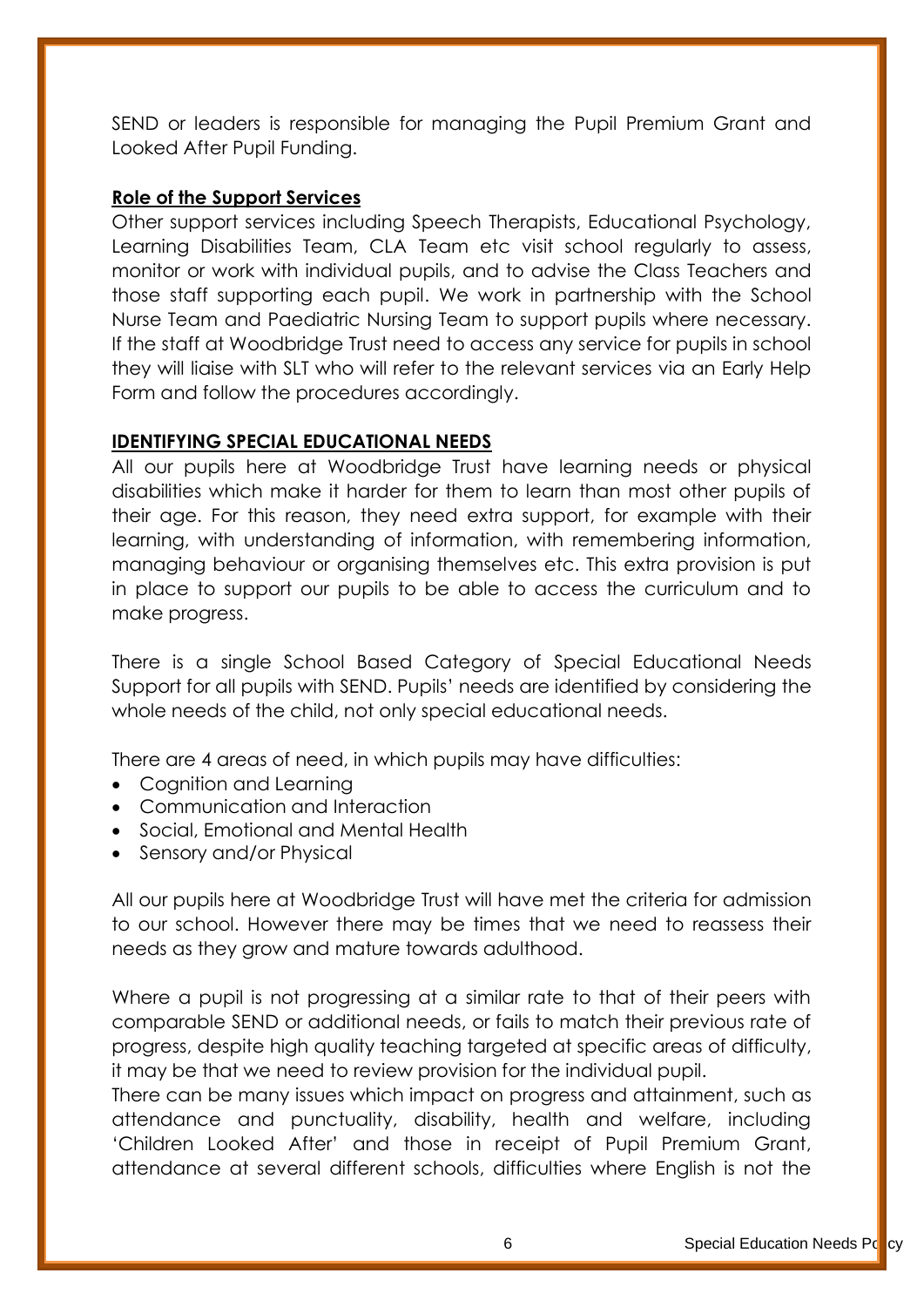first language, or worries which distract the child from learning. We understand that pupils who experience barriers to learning are vulnerable.

Where any pupil is not making adequate progress in learning, targeted group interventions will be implemented by the Class Teacher. When it is judged to be appropriate and the pupil begins to make good progress, the level of support and challenge will gradually be adjusted and the outcomes monitored.

Parents will be informed where the pupil is in need of additional support and meetings will be held to discuss and review provision and progress towards the set outcomes, at least termly.

Schools within Woodbridge Trust will provide support that is **additional to**, or **different from,** the differentiated approaches and learning arrangements provided within high quality teaching, as set out in the School Offer published on the school website.

Further information can also be found within the school's Local Offer available on the website www.Woodbridge Trust.bolton.sch.uk

## **A GRADUATED APPROACH TO SEND SUPPORT**

All class teachers are responsible and accountable for the progress and development of the pupils in their class including where pupils access support from teaching assistants or specialist staff.

In providing support that is **additional to** or **different from** the universal offer, the following 4 stage process will be used:

#### **Assess, Plan, Do and Review**

This involves:

**Assess** –Taking into consideration all information gathered about the pupil, assessments of attainment and progress, Class Teacher input, discussions with parents / carers / other agencies / the young person

**Plan** – Identifying the barriers to learning, establishing intended outcomes for the pupil and detailing the specific additional support to be provided to enable the pupil to make greater progress.

**Do** – Implementing the agreed support and interventions as detailed in the SEND Offer.

**Review** – Measuring the impact of the support provided and considering whether changes to that support need to be made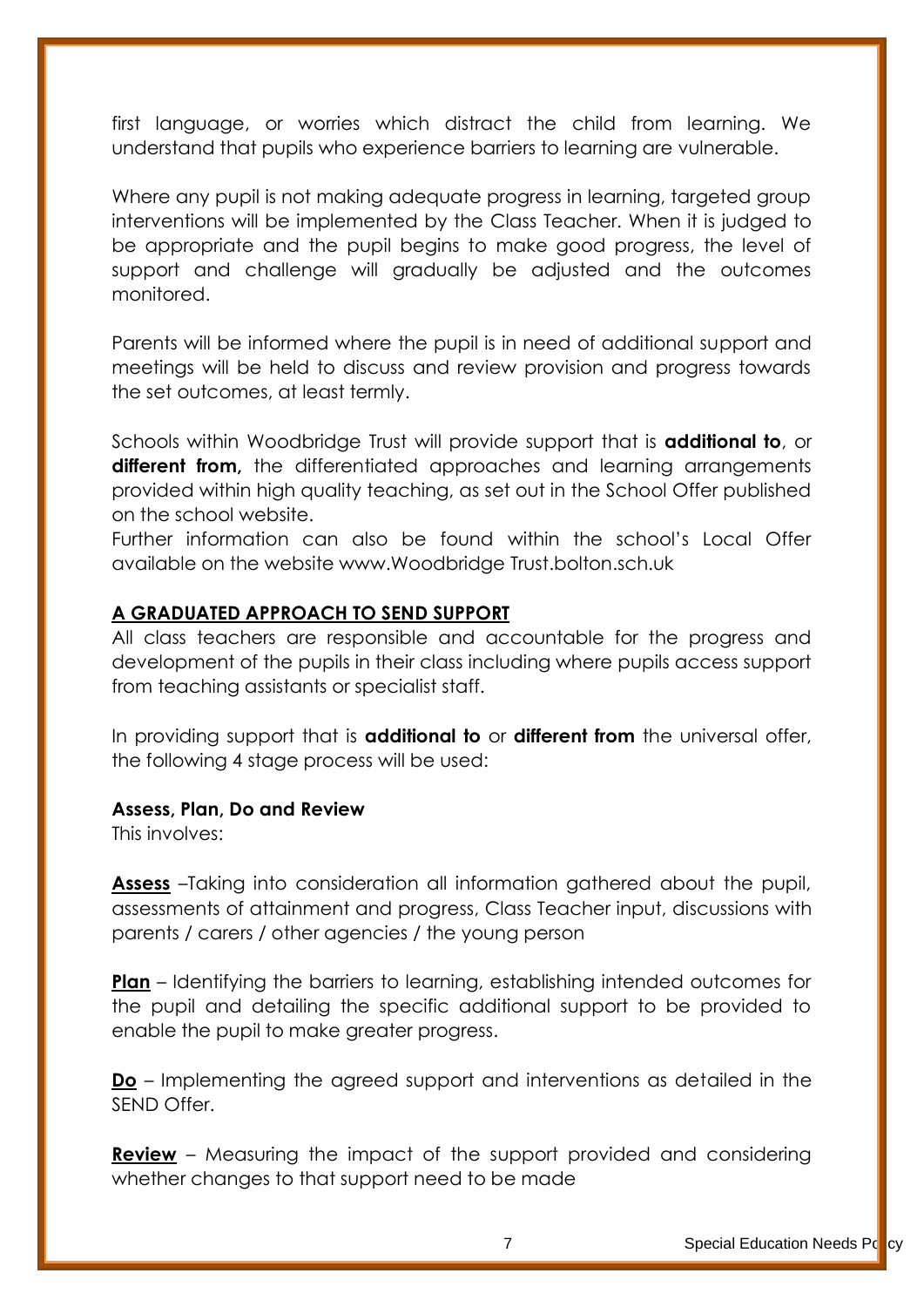Further individual and small group interventions and support will be put in place within the school by the Class Teacher, with advice and support from additional agencies. A personalised learning plan will record this support and progress towards specific outcomes. Where the pupil still fails to demonstrate progress, a referral will be made to the relevant specialist service. Parents will be involved in the completion of referral documentation such as an Early Help Assessment Form.

## **Continued Professional Development (CPD)**

A programme of ongoing CPD is in place to ensure our staff have the appropriate skills and knowledge and expertise to support pupils with SEND. Specific training for different types of SEND will be prioritised according to the needs of our pupils.

The Trustee with responsibility for SEND will also undertake relevant training.

## **Ethnicity & Equal Opportunities**

Woodbridge Trust is an inclusive organisation and actively seeks to remove the barriers to learning and participation that can hinder or exclude individual pupils or groups of pupils.

All our pupils receive equality of entitlement to all activities, whether curricular or extra-curricular. Wherever necessary, special provision is made in the way of adult support or supervision, adaptation of existing equipment or purchase of specific equipment.

Our policy is designed to be culturally appropriate and inclusive of all pupils. We will aim to avoid any form of racism, sexism and stereotyping.

## **Parents and Carers of Our Pupils**

Our parents and carers wherever possible, are involved in meetings arranged to discuss and set desired outcomes and to review progress made towards these. During these meetings, they will be invited to contribute and give their own opinions about provision and learning experiences.

Partnership with our parents/carers plays a key role in enabling our pupils to achieve their potential. Woodbridge Trust recognises that parents/carers hold key information and have knowledge and experience to contribute to the shared view of a pupil's needs and the best ways of supporting them. All parents/carers of our pupils will be recognised as partners and supported to play an active and valued role in their pupil's education.

Information for parents/carers relating to the Local Authority and school's provision for SEND is available through the Local Offer and our Individual School Offer published on the school website. This gives details of links with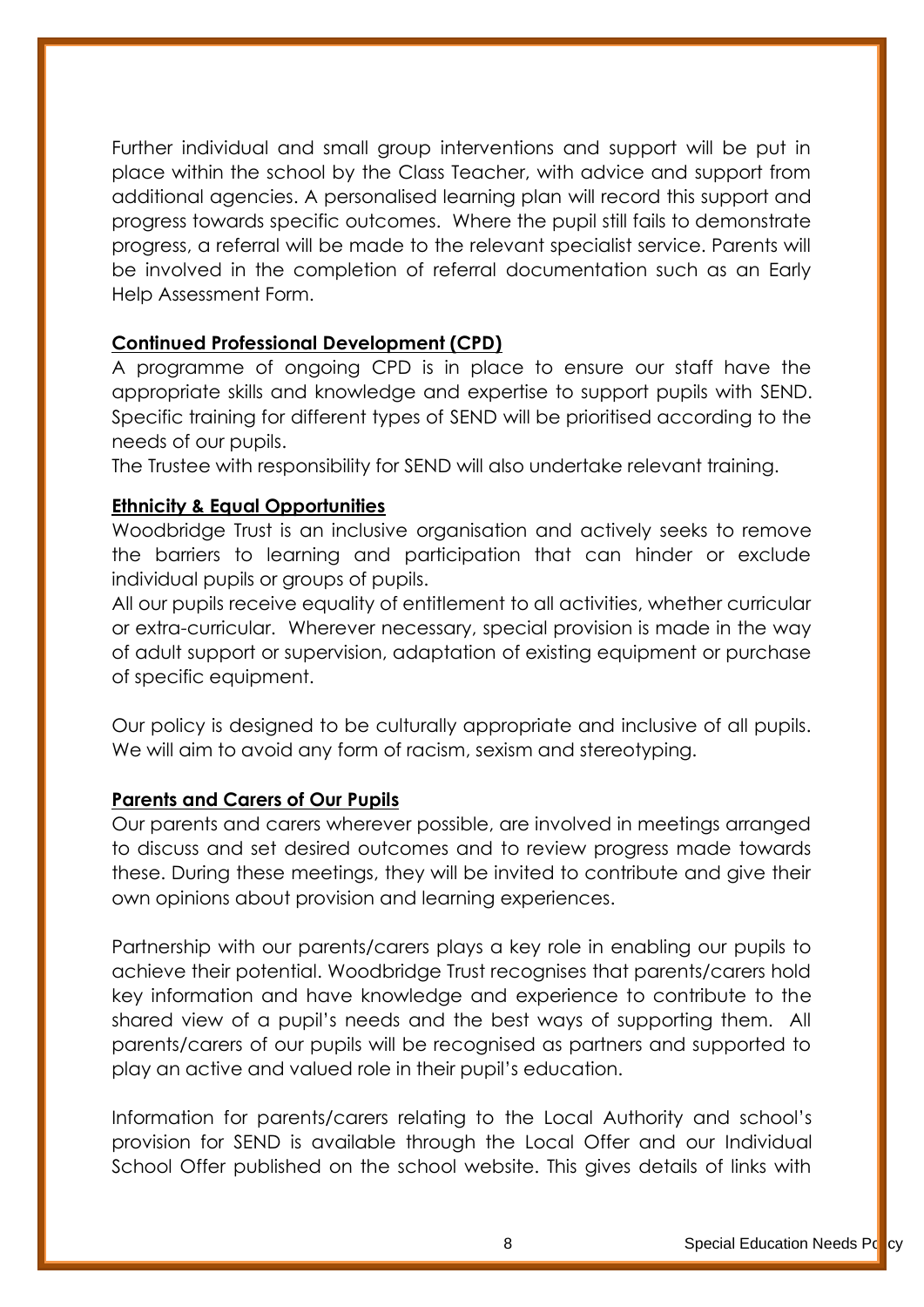other agencies who offer support to the family and the pupil. The SEND Policy is also published on the school website. A hard copy of the school SEND policy is always available from the School Office.

# **TRANSITION**

Arrangements are made to collect all relevant information and records for new entrants from every stage at joining or leaving schools within the Trust. Transition meetings are held between the Class Teachers, Teaching Assistants and with the receiving school or class in the latter half of the Summer Term to ensure a clear, consistent approach to learning and continuous provision. All our pupils in school take part in 'Transition Days / moving on moving up days' towards the end of the school year, where they will experience their new class environment and become more familiar with their new teachers and teaching assistants.

Records for pupils who move to other schools are forwarded to their new school.

Information about our Year 14 pupils is sent to their next setting during the Summer Term. This includes information about their learning and levels of attainment. Education Health Care Plans, minutes of review meetings with evidence of outcomes also shared. Where appropriate, meetings are held with adult health and social care services to ensure smooth transitions for all aspects of a pupils needs

## **Community Links**

The emphasis is upon learning within the home, school and community. Pupils will be given the opportunity to transfer knowledge, skills, attitudes and concepts that they have learnt to other situations. Some pupils are offered time learning in other settings, e.g. mainstream schools, museums, nurseries and the wider community. Social inclusion is encouraged wherever possible. Opportunities are created for the pupils to develop awareness of other cultures.

## **Monitoring the Policy**

- The Executive Exec Head / Head of School or Service and other SLT members monitor the day-to-day implementation of this policy.
- The Board of Trustees ratify the SEND Policy and School Offer both of which will be located on the school website to ensure public accountability.
- OFSTED inspections include the monitoring of SEND.
- The Local Authority reviews Education, Health and Care Plans annually.